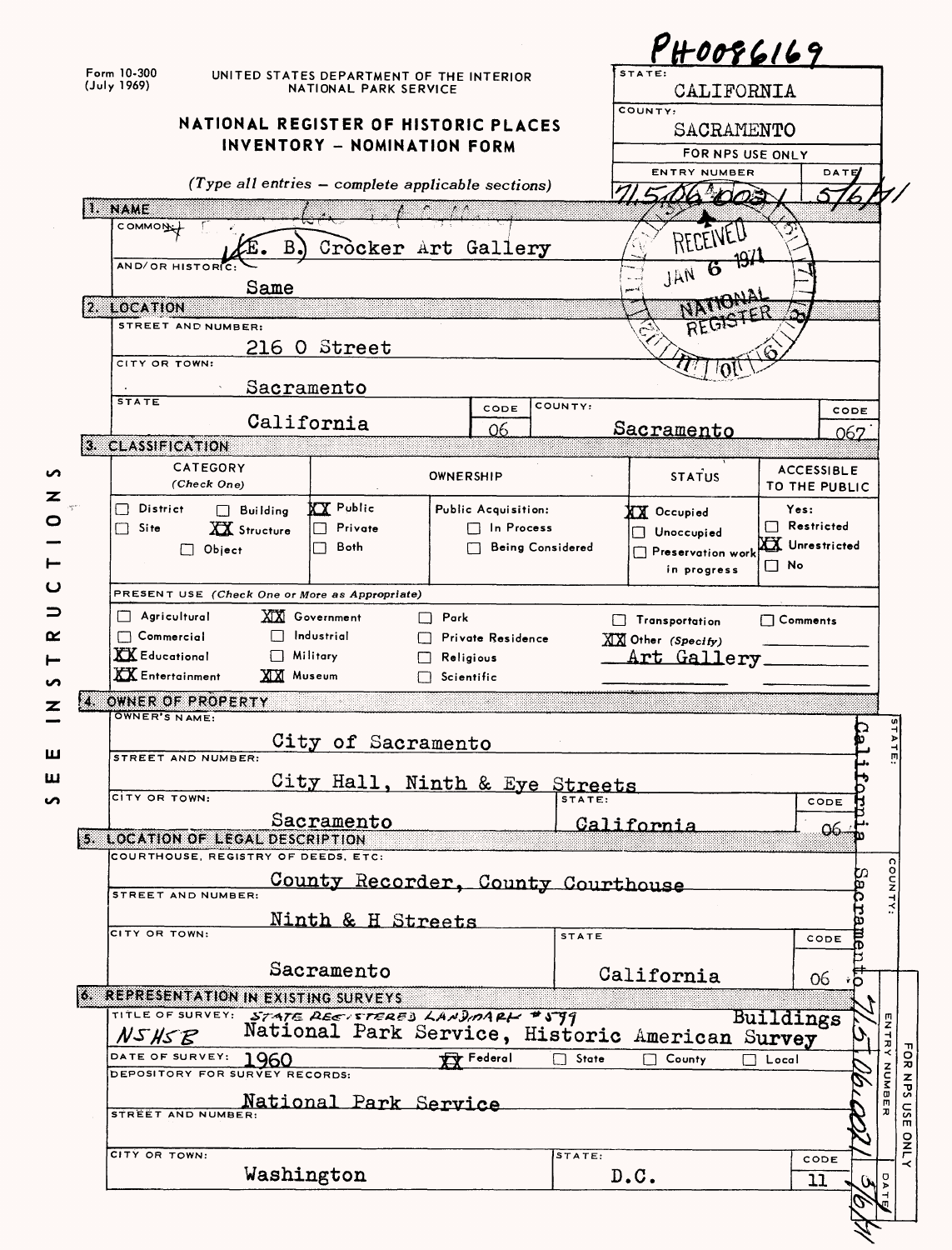| 7. DESCRIPTION                                                   |                                                                                                                        |             |                  |                                    |              |                       |     |
|------------------------------------------------------------------|------------------------------------------------------------------------------------------------------------------------|-------------|------------------|------------------------------------|--------------|-----------------------|-----|
|                                                                  | $\Box$ Excellent                                                                                                       | XX Good     | $\Box$ Fair      | (Check One)<br>$\Box$ Deteriorated | $\Box$ Ruins | Unexposed             |     |
| <b>CONDITION</b>                                                 |                                                                                                                        | (Check One) |                  |                                    |              | (Check One)           |     |
|                                                                  | XIXI Altered                                                                                                           |             | $\Box$ Unaltered |                                    | □ Moved      | XX Original Site      |     |
| DESCRIBE THE PRESENT AND ORIGINAL (if known) PHYSICAL APPEARANCE |                                                                                                                        |             |                  |                                    |              |                       |     |
|                                                                  |                                                                                                                        |             |                  |                                    |              |                       |     |
|                                                                  | The E.B. Crocker Art Gallery is composed of two buildings:                                                             |             |                  |                                    |              |                       |     |
|                                                                  | the "annex", which was Judge Crocker's home, and the "gallery".                                                        |             |                  |                                    |              |                       |     |
|                                                                  | The home was built in 1853 by Sacramento pioneer banker B.F.                                                           |             |                  |                                    |              |                       |     |
|                                                                  | Hastings, whose place of business is downtown "Old Sacramento"                                                         |             |                  |                                    |              |                       |     |
|                                                                  | has already been cited as a significant national site and is                                                           |             |                  |                                    |              |                       |     |
|                                                                  | recorded in the National Register. Crocker purchased the                                                               |             |                  |                                    |              |                       |     |
| home in 1868.                                                    |                                                                                                                        |             |                  |                                    |              |                       |     |
|                                                                  |                                                                                                                        |             |                  |                                    |              |                       |     |
|                                                                  | The gallery, built 1871-73 in order to house 1,000 original                                                            |             |                  |                                    |              |                       |     |
|                                                                  | "old masters" and 700 oil paintings which Crocker purchased                                                            |             |                  |                                    |              |                       |     |
|                                                                  | in Europe in 1870, is of a style of an Italian Villa. On                                                               |             |                  |                                    |              |                       |     |
|                                                                  | the main floor is a vestibule with rich woodwork, curved                                                               |             |                  |                                    |              |                       |     |
|                                                                  | staircases on either side, and an elaborately tiled floor.<br>It open through the ballroom into the library. The upper |             |                  |                                    |              |                       |     |
|                                                                  | floor, planned for the exhibition of paintings, is thirty                                                              |             |                  |                                    |              |                       |     |
|                                                                  | feet wide by seventy-two feet long.                                                                                    |             |                  |                                    |              |                       |     |
|                                                                  |                                                                                                                        |             |                  |                                    |              |                       |     |
|                                                                  | Originally, the Hastings Home was designed by Seth Babson,                                                             |             |                  |                                    |              |                       |     |
|                                                                  | an architect, who was an 1850 arrival in California from                                                               |             |                  |                                    |              |                       |     |
| Maine.                                                           | The original home, now sheathed in a weathered sturco                                                                  |             |                  |                                    |              |                       |     |
|                                                                  | overcoating which has removed almost all of the original<br>detail, is considered to have been quite classic in its    |             |                  |                                    |              |                       |     |
|                                                                  | architecture. After Judge Crocker acquired the home, it was                                                            |             |                  |                                    |              |                       |     |
|                                                                  | modified rather extensively by Babson, and it reflected the                                                            |             |                  |                                    |              |                       |     |
|                                                                  | increased prosperity of the E.B. Crockers.                                                                             |             |                  |                                    |              |                       |     |
|                                                                  |                                                                                                                        |             |                  |                                    |              |                       |     |
|                                                                  | The Art Gallery, proper, was a polite pretext for the social                                                           |             |                  |                                    |              |                       |     |
|                                                                  | enthusiasm of the Crocker ladies -- the main reason for the                                                            |             |                  |                                    |              |                       |     |
|                                                                  | "gallery" was the magnificent ballroom and the additional                                                              |             |                  |                                    |              |                       |     |
|                                                                  | entertainment facilities on the (basement) floor below.<br>also, was designed by Babson; and the design work on the    |             |                  |                                    |              |                       | It. |
|                                                                  | exterior of the gallery showed the architect's fondness for                                                            |             |                  |                                    |              |                       |     |
|                                                                  | the Mannerist 16th Century Italian formal sources, designed                                                            |             |                  |                                    |              |                       |     |
|                                                                  | with a dignity and assurance which had its beginnings, in                                                              |             |                  |                                    |              |                       |     |
|                                                                  | Sacramento, during the 19th Century.                                                                                   |             |                  |                                    |              |                       |     |
|                                                                  |                                                                                                                        |             |                  |                                    |              |                       |     |
|                                                                  |                                                                                                                        |             |                  |                                    |              |                       |     |
|                                                                  | California State Historic Landmark No. 599                                                                             |             |                  |                                    |              |                       |     |
|                                                                  | Marked by the Sacramento Historic Landmarks Commission, 1956.                                                          |             |                  |                                    |              |                       |     |
|                                                                  |                                                                                                                        |             |                  |                                    |              |                       |     |
|                                                                  | The 1853 original residence is constructed substantially of brick, while                                               |             |                  |                                    |              |                       |     |
|                                                                  | the 1870% annex on gallery is of wood construction on a brick foundation.                                              |             |                  |                                    |              |                       |     |
|                                                                  | RECEIVEU                                                                                                               |             |                  |                                    |              | Maria Bartha Goy 120' |     |
|                                                                  | JAN 6 1971                                                                                                             |             |                  |                                    |              |                       |     |
|                                                                  | NATIONAL                                                                                                               |             |                  |                                    |              |                       |     |
|                                                                  | REGISTER                                                                                                               |             |                  |                                    |              |                       |     |
|                                                                  |                                                                                                                        |             |                  |                                    |              |                       |     |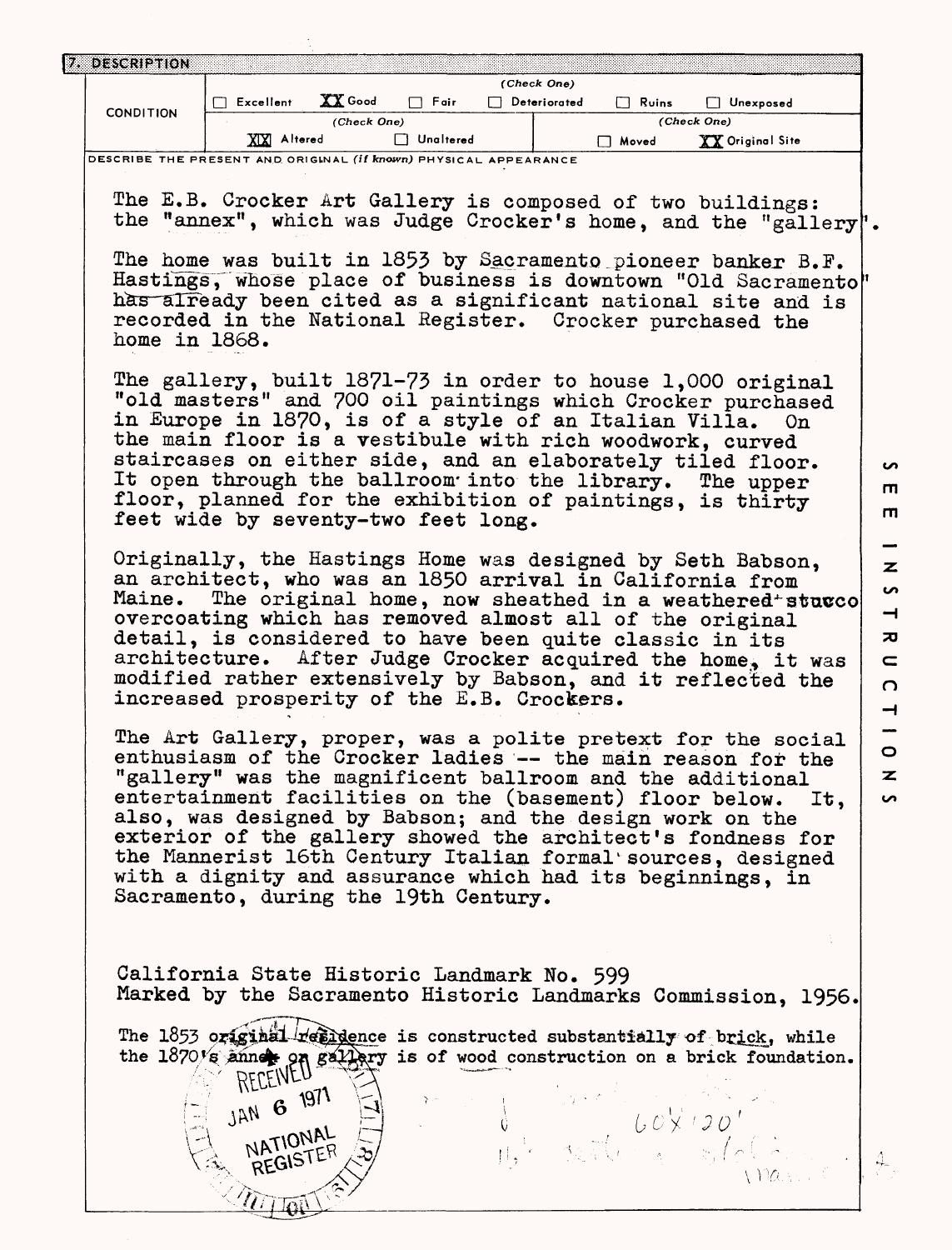| I. SIGNIFICANCE                                                                 |                                                                                                                                                                                 |                                            |                                                             |
|---------------------------------------------------------------------------------|---------------------------------------------------------------------------------------------------------------------------------------------------------------------------------|--------------------------------------------|-------------------------------------------------------------|
| PERIOD (Check One or More as Appropriate)                                       |                                                                                                                                                                                 |                                            |                                                             |
| $\Box$ Pre-Columbian                                                            | $\Box$ 16th Century                                                                                                                                                             | $\Box$ 18th Century                        | XX20th Century                                              |
| 15th Century                                                                    | 17th Century                                                                                                                                                                    | <b>XX</b> 19th Century                     |                                                             |
| SPECIFIC DATE(S) (If Applicable and Known)1853, 1871-73, 1885, 1911, to present |                                                                                                                                                                                 |                                            |                                                             |
| AREAS OF SIGNIFICANCE (Check One or More as Appropriate)                        |                                                                                                                                                                                 |                                            |                                                             |
| Abor iginal                                                                     | $\triangleq$ Education                                                                                                                                                          | <b>1 Political 2 - Call Yelon Planning</b> |                                                             |
| $\Box$ Prehistoric                                                              | $\Box$ Engineering                                                                                                                                                              | Religion/Phi. ( Carl Cither (Speckfy)      |                                                             |
| Historic<br>┌─ │                                                                | Industry<br>П                                                                                                                                                                   | losophy                                    |                                                             |
| $\Box$ Agriculture                                                              | $\Box$ Invention                                                                                                                                                                | $\Box$ Science                             | छा                                                          |
| XX Architecture                                                                 | $\Box$ Landscape                                                                                                                                                                | $\Box$ Sculpture                           |                                                             |
| <b>XIX</b> Art                                                                  | Architecture                                                                                                                                                                    | XIXI Social/Human-                         |                                                             |
| Commerce                                                                        | □ Literature                                                                                                                                                                    | itarian                                    |                                                             |
| Communications                                                                  | Military                                                                                                                                                                        | <b>Theater</b>                             |                                                             |
| Conservation                                                                    | XXX Music                                                                                                                                                                       | Transportation                             |                                                             |
| STATEMENT OF SIGNIFICANCE                                                       |                                                                                                                                                                                 |                                            | The E.B. Crocker Art Gallery has served as a public gallery |
|                                                                                 | for eighty-five years, having been dedicated to the City<br>of Sacramento by the widowed Mrs. Crocker in 1885. Based<br>upon this date and operation, it is the oldest state or |                                            |                                                             |
| States.                                                                         | and is considered to be the second oldest in the United                                                                                                                         |                                            | municipally owned art gallery west of the Rocky Mountains,  |

Edwin Bryant Crocker, born at Jamesville, New York in 1818, moved to South Bend, Indiana, where he studied law and was admitted to the bar in 1842. On arriving in Sacramento in 1852, he formed the law firm of Crocker, McKune, and Robinson, and later became legal counsel to the Central Pacific, the western portion of the first transcontinental railroad. He was the brother of Charles Grocker, one of the "Big Four" (of railroad fame). During Leland Stanford's term as governor of California, E.B. Crocker was appointed to the California Supreme Court.

Following the Judge's death in  $1875$  (just two years following completion of the gallery structure), Mrs. Crocker donated the gallery to the City in 18®5; and, about 1887, she departed for Larchmont, New York, in order to be closer to her married daughters. She died in 1901. The Hastings-Crocker house was given to the Fairhaven Home for Girls (unwed mothers): later it was vacated and vandalized. It (unwed mothers); later it was vacated and vandalized. was acquired by the City in 1911, partially with money donated by Mrs. Sloat Fassett (the former Jennie Crocker, daughter of Judge and Mrs.  $E.B.$ ).

The Art Gallery, as it stands today, is one of the finest Italianate (Mannerist Italian Villa) 19th Century structures remaining in the United States.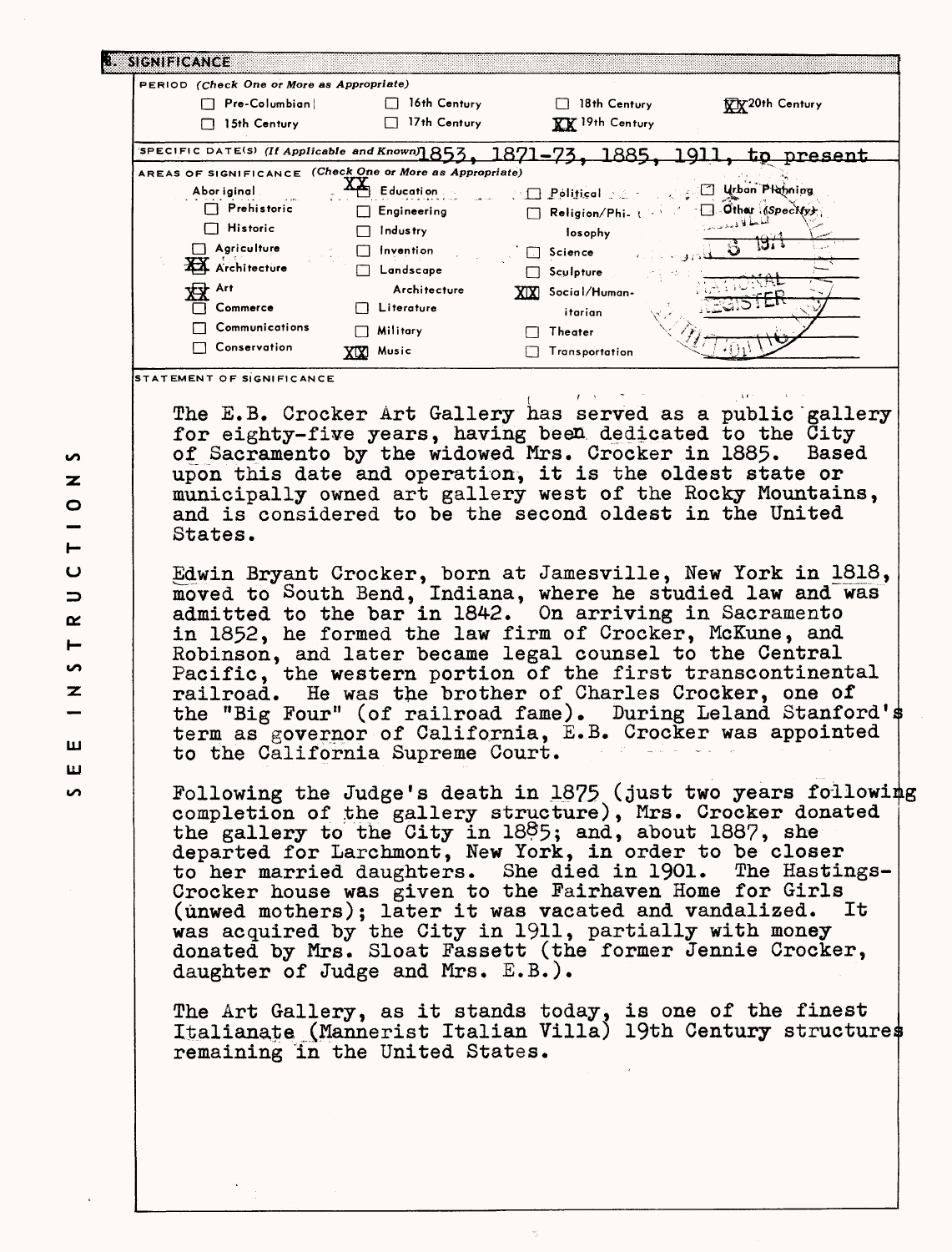| 9. MAJOR BIBLIOGRAPHICAL REFERENCES                                                                                                                                                                                                                                                                                                                                                             |                                                                                                                                                                             |                                        |
|-------------------------------------------------------------------------------------------------------------------------------------------------------------------------------------------------------------------------------------------------------------------------------------------------------------------------------------------------------------------------------------------------|-----------------------------------------------------------------------------------------------------------------------------------------------------------------------------|----------------------------------------|
| State of California, Department of Parks and Recreation,<br>Sacramento, 1968.<br>Sacramento, 1958.                                                                                                                                                                                                                                                                                              | California Historic Landmarks, State Printing Office,<br>City of Sacramento, Sacramento Historic Landmarks Commission,<br>Sidewalk History-Pioneer Sites of Old Sacramento, |                                        |
| Baird, Joseph Armstrong Jr., Crocker Art Gallery, National<br>of California, 1960.                                                                                                                                                                                                                                                                                                              | Park Service, Historic Building Survey, University                                                                                                                          |                                        |
| 10 GEOGRAPHICAL DATA<br>LATITUDE AND LONGITUDE COORDINATES                                                                                                                                                                                                                                                                                                                                      | LATITUDE AND LONGITUDE COORDINATES                                                                                                                                          |                                        |
| DEFINING A RECTANGLE LOCATING THE PROPERTY                                                                                                                                                                                                                                                                                                                                                      | 0<br>DEFINING THE CENTER POINT OF A PROPERTY<br>OF LESS THAN TEN ACRES<br>R                                                                                                 |                                        |
| CORNER<br>LATITUDE<br>LONGITUDE                                                                                                                                                                                                                                                                                                                                                                 | LATITUDE<br>LONGITUDE                                                                                                                                                       |                                        |
| Degrees Minutes Seconds   Degrees Minutes Seconds<br>38°<br>NW<br>30"<br>$121^\circ$<br>30<br>NΕ                                                                                                                                                                                                                                                                                                | Degrees Minutes Seconds<br>Degrees Minutes Seconds<br>$\circ$                                                                                                               | <sub>17</sub> M<br>10/63024<br>4270 Ju |
| ۰<br>i,<br>SE.<br><b>SW</b><br>۰                                                                                                                                                                                                                                                                                                                                                                |                                                                                                                                                                             |                                        |
| APPROXIMATE ACBEAGE OF NOWINATED PROPERTY: $2.5$ acres                                                                                                                                                                                                                                                                                                                                          |                                                                                                                                                                             |                                        |
| LIST ALL STATES AND COUNTIES FOR PROPERTIES OVERLAPPING STATE OR COUNTY BOUNDARIES                                                                                                                                                                                                                                                                                                              |                                                                                                                                                                             | ш                                      |
| STATE:<br>CODE<br>no Plabb <sub>i</sub> -y<br><b>QOGS</b>                                                                                                                                                                                                                                                                                                                                       | COUNTY<br>CODE                                                                                                                                                              | m                                      |
| CODE<br>STATE:                                                                                                                                                                                                                                                                                                                                                                                  | CODE<br>COUNTY:                                                                                                                                                             |                                        |
| NATIONAL<br>STATE:<br>CODE                                                                                                                                                                                                                                                                                                                                                                      | CODE<br>COUNTY:                                                                                                                                                             | z<br>ທ                                 |
| CODE<br>STATE:                                                                                                                                                                                                                                                                                                                                                                                  | COUNTY:<br>CODE                                                                                                                                                             | ⊣                                      |
| <b>NI FORM PREPARED BY</b>                                                                                                                                                                                                                                                                                                                                                                      |                                                                                                                                                                             | 观                                      |
| NAME AND TITLE:                                                                                                                                                                                                                                                                                                                                                                                 |                                                                                                                                                                             | n                                      |
| Jack S. Duke, General Supervisor<br><b>ORGANIZATION</b>                                                                                                                                                                                                                                                                                                                                         | DATE<br>County of                                                                                                                                                           |                                        |
| Department of Parks & Recreation, Sacramento<br>STREET AND NUMBER:                                                                                                                                                                                                                                                                                                                              | July 6, 1970.                                                                                                                                                               | o                                      |
| 717 K Street                                                                                                                                                                                                                                                                                                                                                                                    |                                                                                                                                                                             | z                                      |
| CITY OR TOWN:                                                                                                                                                                                                                                                                                                                                                                                   | <b>STATE</b><br>CODE                                                                                                                                                        |                                        |
| Sacramento<br>12. STATE LIAISON OFFICER CERTIFICATION                                                                                                                                                                                                                                                                                                                                           | California<br><u>Ω6</u><br>NATIONAL REGISTER VERIFICATION                                                                                                                   |                                        |
|                                                                                                                                                                                                                                                                                                                                                                                                 |                                                                                                                                                                             |                                        |
| As the designated State Liaison Officer for the Na-<br>tional Historic Preservation Act of 1966 (Public Law<br>89-665), I hereby nominate this property for inclusion<br>in the National Register and certify that it has been<br>evaluated according to the criteria and procedures set<br>forth by the National Park Service. The recommended<br>level of significance of this nomination is: | I hereby certify that this property is included in the<br>National Register.<br>Chief, Office of Archeology and Historic Preservation                                       |                                        |
| Local<br>National<br>∕State K]<br>$\left  \cdot \right $                                                                                                                                                                                                                                                                                                                                        | MAY 6<br>1971<br>Date                                                                                                                                                       |                                        |
| Name                                                                                                                                                                                                                                                                                                                                                                                            | ATTEST:                                                                                                                                                                     |                                        |
| State Liaison Officer<br>Title                                                                                                                                                                                                                                                                                                                                                                  | Keeper of The                                                                                                                                                               |                                        |
| August 3, 1970<br>Date                                                                                                                                                                                                                                                                                                                                                                          | Date                                                                                                                                                                        |                                        |